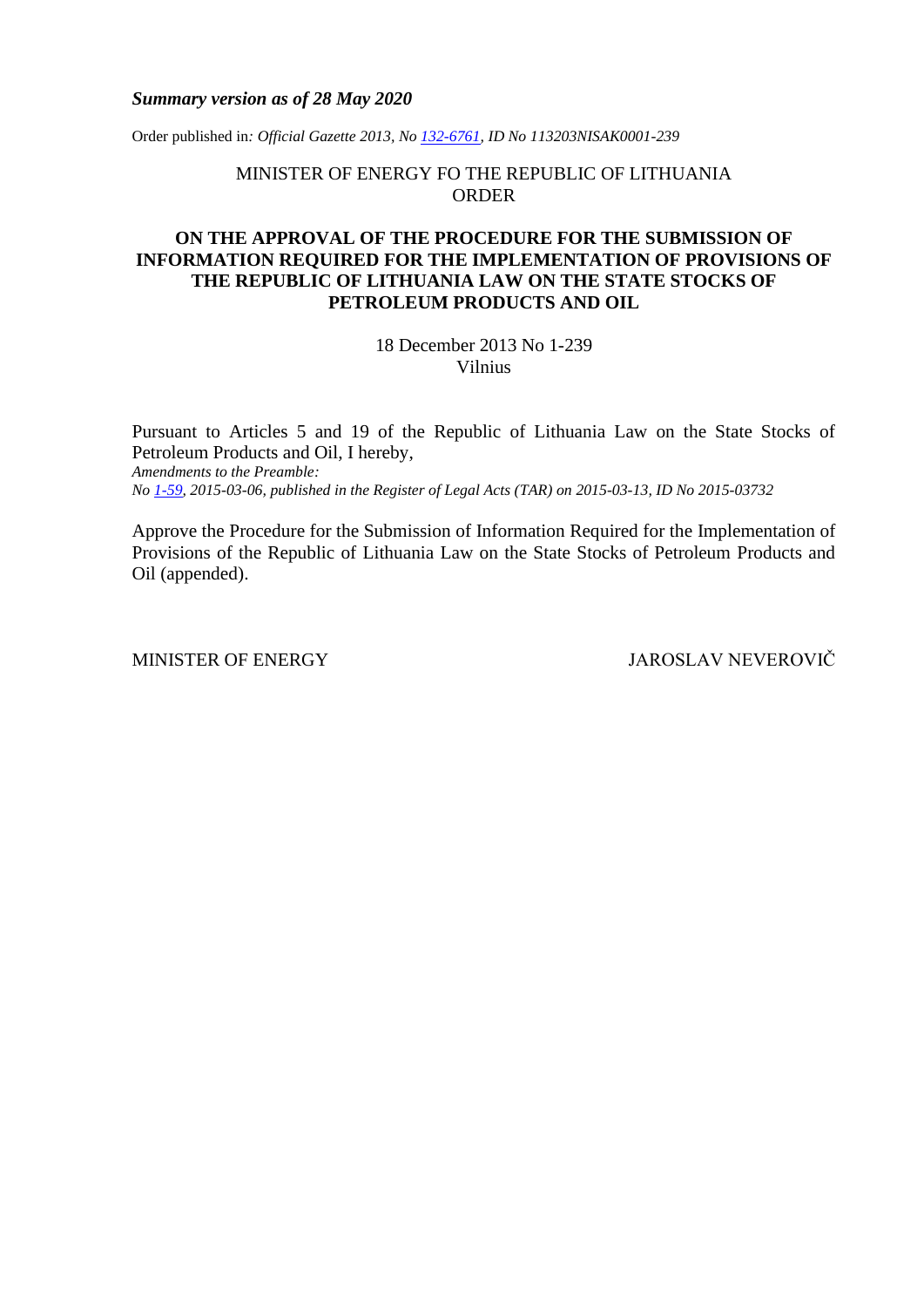APPROVED by Order No 1-239 of 18 December 2013 of the Minister of Energy of the Republic of Lithuania (Version of Order No 1-59 of 6 March 2015)

# **THE PROCEDURE FOR THE SUBMISSION OF INFORMATION REQUIRED FOR THE IMPLEMENTATION OF PROVISIONS OF THE REPUBLIC OF LITHUANIA LAW ON THE STATE STOCKS OF PETROLEUM PRODUCTS AND OIL**

## **SECTION I GENERAL PROVISIONS**

*Amended title of the Section No [1-289,](https://www.e-tar.lt/portal/legalAct.html?documentId=6e833e10caac11e7910a89ac20768b0f) 2017-11-16, announced TAR 2017-11-17, ID 2017-18229*

1. This Procedure for the Submission of Information Required for the Implementation of Provisions of the Republic of Lithuania Law on the State Stocks of Petroleum Products and Oil (the 'Procedure') shall establish the scope of and the procedure for the provision of information required for the implementation of provisions of the Republic of Lithuania Law on the State Stocks of Petroleum Products and Oil.

2. Requirements set out in this Procedure shall apply to the Statistics Lithuania, the State Tax Inspectorate under the Ministry of Finance of the Republic of Lithuania (the 'State Tax Inspectorate'), the Customs Department under the Ministry of Finance of the Republic of Lithuania (the ,Customs Department'), the central organisation that accumulates and maintains petroleum products and oil in the Republic of Lithuania (the , Agency'), and the delegated economic operators.

*Amendments to the paragraph: No [1-354,](https://www.e-tar.lt/portal/legalAct.html?documentId=e1b11f10043511e9a5eaf2cd290f1944) 2018-12-18, published TAR 2018-12-22,ID 2018-21310*

3. The terms used in this Procedure have the meanings defined in the Republic of Lithuania Law on the State Stocks of Petroleum Products and Oil and other legal acts.

## **SECTION II INFORMATION SUBMISSION PROCEDURE**

*Amended title of the Section: No [1-289,](https://www.e-tar.lt/portal/legalAct.html?documentId=6e833e10caac11e7910a89ac20768b0f) 2017-11-16, published TAR 2017-11-17, ID. 2017-18229*

4. The Statistics Lithuania shall submit to the Ministry of Energy of the Republic of Lithuania (the 'Ministry of Energy') data for the past calendar year (reporting year) on an annual basis no later than by 1 April of current year:

*Amendments to the paragraph:*

*No [1-136,](https://www.e-tar.lt/portal/legalAct.html?documentId=913c9c109fef11ea9515f752ff221ec9) 2020-05-22, published TAR 2020-05-27, ID 2020-11214*

4.1. data on the net imports of crude oil, NGL, refinery feedstocks and other hydrocarbons (as defined in Section 3.4 of Annex A to Regulation of the European Parliament and of the Council (EC) No 1099/2008 of 22 October 2008 on energy statistics), adjusted to take account of any stock changes;

*Amendments to the paragraph:*

*No [1-136,](https://www.e-tar.lt/portal/legalAct.html?documentId=913c9c109fef11ea9515f752ff221ec9) 2020-05-22, published TAR 2020-05-27, ID 2020-11214*

4.2. data on the net imports of all other petroleum products except for naphtha, adjusted to take account of any stock changes;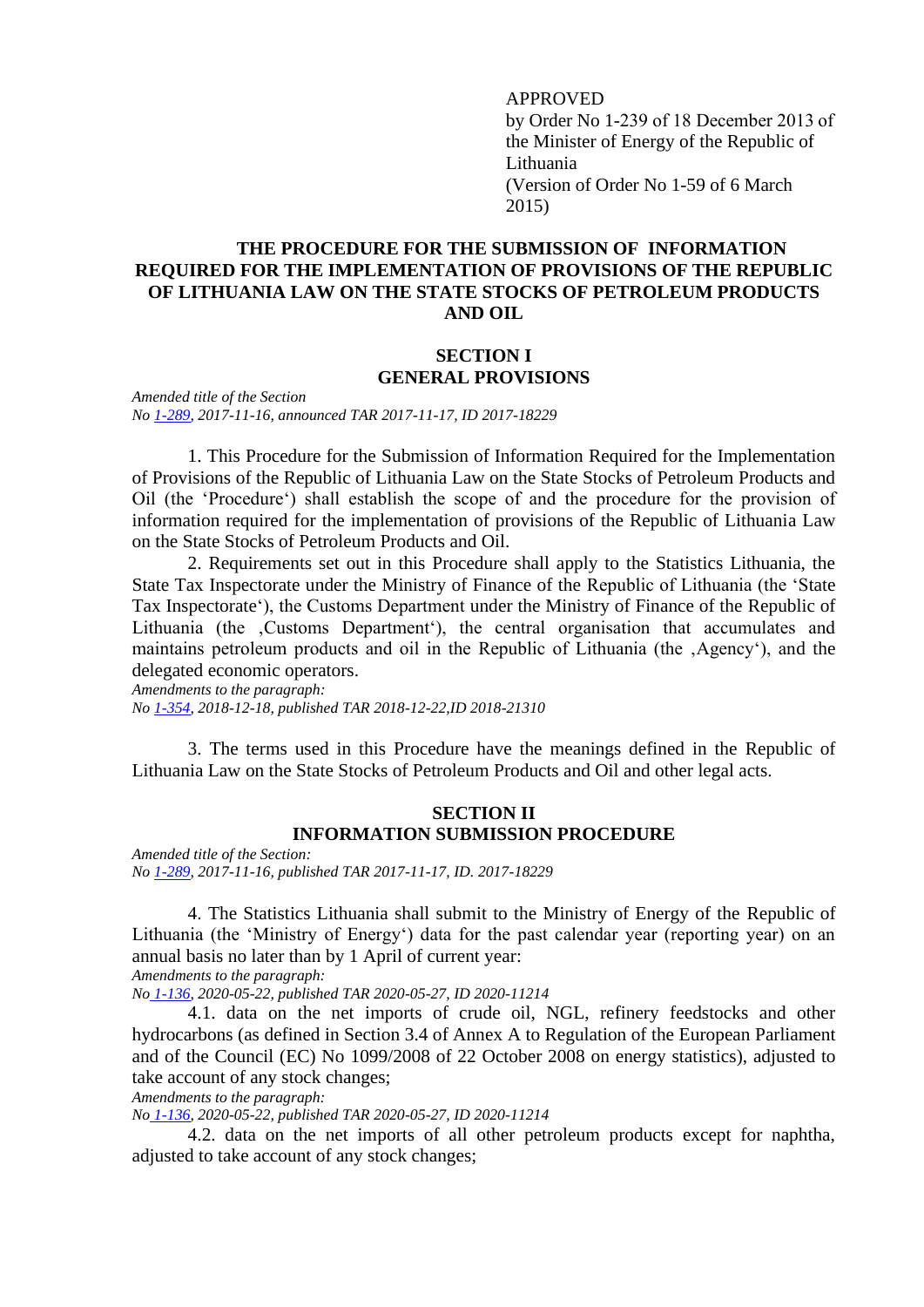4.3. data on actual gross inland deliveries of motor gasoline, aviation gasoline, gasoline-type jet fuel (naphtha-type jet fuel or JP4), kerosene-type jet fuel, other kerosene, gas/diesel oil (distillate fuel oil) and fuel oil (high sulphur content and low sulphur content);

4.4. data on the net imports of motor gasoline, diesel oil and fuel oil by economic operators whose net imports of petroleum product exceeded 100 tonnes of motor gasoline, diesel oil and fuel oil, provided that a written consent of such economic operators has been obtained. An economic operator that has not given such written consent to the Statistics Lithuania shall provide the data referred to in this paragraph to the Ministry of Energy;

4.5. refineries' data on the quantities of motor gasoline, diesel oil and fuel oil sold in the domestic market during the reporting year where these quantities exceed 100 tonnes of motor gasoline, diesel oil and fuel oil, provided that a written consent of such economic operators has been obtained. An economic operator that has not given such written consent to the Statistics Lithuania shall provide the data referred to in this paragraph to the Ministry of Energy.

*Amendments to the paragraph: No [1-289,](https://www.e-tar.lt/portal/legalAct.html?documentId=6e833e10caac11e7910a89ac20768b0f) 2017-11-16, published TAR 2017-11-17, ID. 2017-18229*

5. The Ministry of Energy shall submit a list of delegated economic operators to the Statistics Lithuania and the Agency on an annual basis by 31 May.

*Amendments to the paragraph:*

*No [1-289,](https://www.e-tar.lt/portal/legalAct.html?documentId=6e833e10caac11e7910a89ac20768b0f) 2017-11-16, published TAR 2017-11-17, ID 2017-18229 No [1-354,](https://www.e-tar.lt/portal/legalAct.html?documentId=e1b11f10043511e9a5eaf2cd290f1944) 2018-12-18, published TAR 2018-12-22, ID 2018-21310 No [1-136,](https://www.e-tar.lt/portal/legalAct.html?documentId=913c9c109fef11ea9515f752ff221ec9) 2020-05-22, published TAR 2020-05-27, ID 2020-11214*

6. The State Tax Inspectorate shall submit to the Ministry of Energy the available data on the deliveries of petroleum products from the EU Member States by recipients; placement of motor gasoline, diesel oil, gas oils for heating and liquefied petroleum gas on the domestic market (summarised data) and by tariff groups; sale of fuels in filling stations for the reporting year and reporting data for each quarter, within 20 calendar days after the end of the quarter;

7. The Customs Department shall submit to the Ministry of Energy the data on the release of oil and petroleum products into free circulation on a quarterly basis, within 20 calendar days after the end of the quarter. The data shall be submitted according to economic operators, specifying the names of product groups, units of measure and goods codes according to the Combined Nomenclature (approved by Council Regulation (EEC) No 2658/87 of 23 July 1987 on the tariff and statistical nomenclature and on the Common Customs Tariff (OJ Special Edition, Section 2, Volume 2, p. 382) as amended), positions 2709 – 2711. In case of amendments to the Combined Nomenclature, goods codes and/or descriptions thereof published in the current version of the Combined Nomenclature shall be specified.

8. The delegated economic operators shall submit to the Agency the data on the quantities, types and owners of the accumulated state stocks of petroleum products and oil as well as places of their storage, method of stocks accumulation (by ownership right or by right of claim) and information about the stocks storage by other economic operators, either in the Republic of Lithuania or in other EU Member States; the data shall be provided for reach reporting month no later than by the last working day of next month.

*Amendments to the paragraph:*

*No [1-354,](https://www.e-tar.lt/portal/legalAct.html?documentId=e1b11f10043511e9a5eaf2cd290f1944) 2018-12-18, published TAR 2018-12-22, ID 2018-21310*

9. In the cases where petroleum products have been included in the official statistics as imported products and/or products sold (supplied to) the domestic market, however, they have not been delivered for consumption in the market of the Republic of Lithuania, the delegated economic operators may provide documentary evidence to the Ministry of Energy, and the Ministry of Energy shall take a decision, upon evaluation of the evidence, on the setting of the stock accumulation tasks.